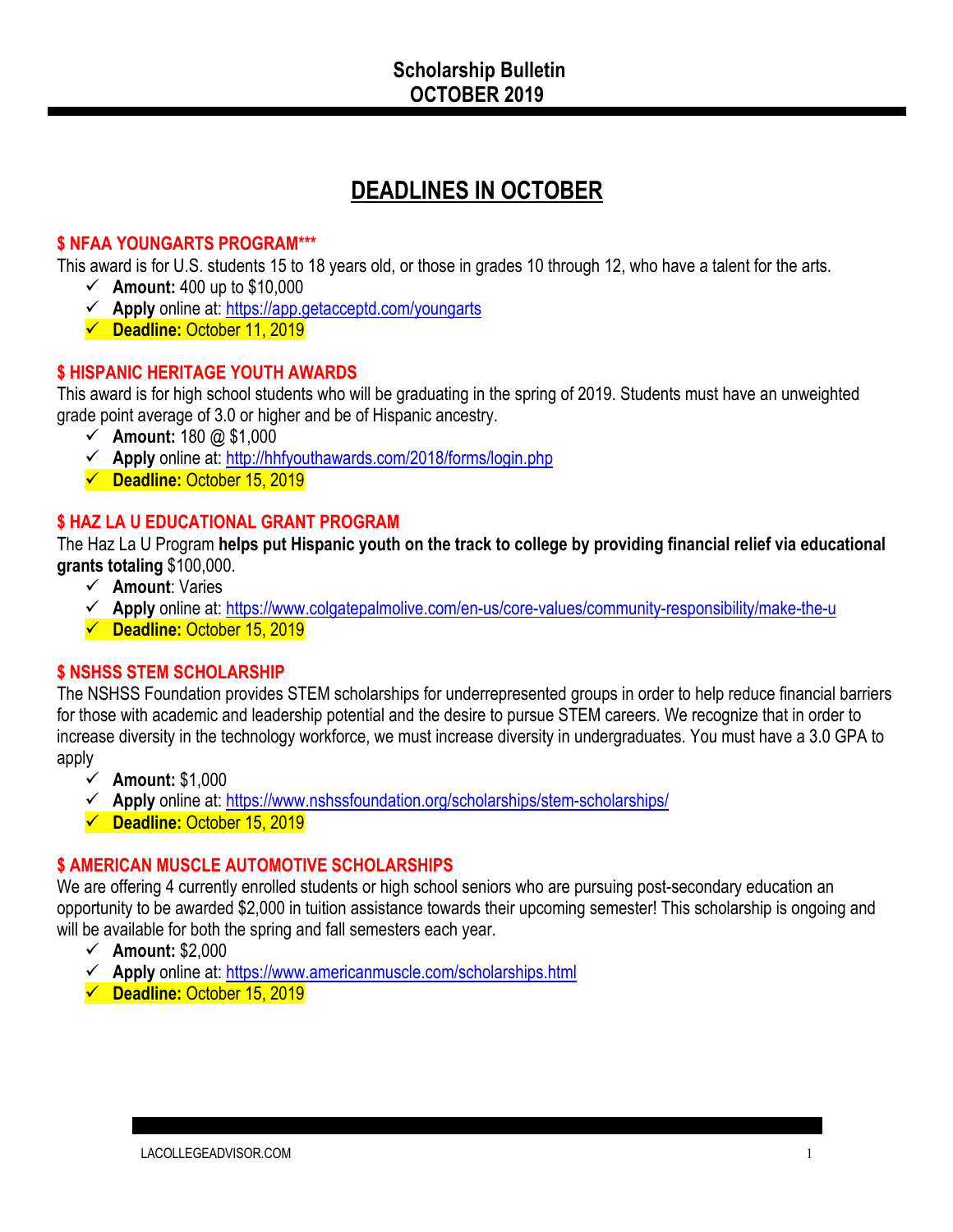#### **\$ AMERICAN TRUCKS STUDENT SCHOLARSHIPS**

2 scholarships for \$2,000 each are awarded twice a year (4 scholarships total) to students who are currently enrolled fulltime in a secondary vocational school, technical institute, or are high school seniors who are enrolled in one of the aforementioned institutes. Two scholarships will be awarded for the fall semester and two scholarships will be awarded for the spring semester each year.

- ü **Amount:** \$2,000
- ü **Apply** online at: https://www.americantrucks.com/scholarships.html
- ü **Deadline:** October 15, 2019

#### **\$ EXTREME TERRAIN'S STUDENT SCHOLARSHIP**

ExtremeTerrain is offering two \$3,000 scholarships, one for the fall semester and one for the spring Semester to eligible students pursuing a degree in Environmental Studies, Environmental Research, Land Use, Earth and Atmosphere Studies, Sustainable Land Management, Parks and Recreation, or Sustainable Agriculture Systems.

- $\checkmark$  Amount: \$3,000
- ü **Apply** online at: https://www.extremeterrain.com/scholarships.html
- ü **Deadline:** October 15, 2019

#### **\$ CAMPAIGN: STEM SUPERHEROES SCHOLARSHIP**

You can inspire and (super)empower younger students' love for STEM! Use our superpower thought starters and our template to create your own STEM superhero. (Or print one of ours!)

- ü **Amount:** \$2,500
- ü **Apply** online at: https://www.dosomething.org/us/campaigns/stem-superheroescampaign?&utm\_source=scholarship\_listing&utm\_medium=referral&utm\_campaign=jlv\_2019\_09
- ü **Deadline:** October 14, 2019

# **\$ DR. PEPPER TUITION GIVEAWAY**

DR PEPPER IS AWARDING OVER \$1,000,000 IN TUITION TO HELP STUDENTS REACH THEIR BIGGEST GOALS. WE'RE LOOKING FOR STUDENTS AGES 18-24\* TO ENTER THIS YEAR'S TUITION GIVEAWAY.

- ü **Amount:** Varies
- ü **Apply** online at: https://www.drpeppertuition.com/program-details
- ü **Deadline:** October 17, 2019

# **\$ 4-H YOUTH IN ACTION AWARDS**

The 4-H Youth in Action Program recognizes four confident young leaders with diverse backgrounds and unique perspectives in our core pillar areas: agriculture, civic engagement, healthy living and STEM.

- ü **Amount:** \$5,000
- ü **Apply** online at: https://4-h.org/parents/4-h-youth-in-action-awards/#!apply
- ü **Deadline:** October 21, 2019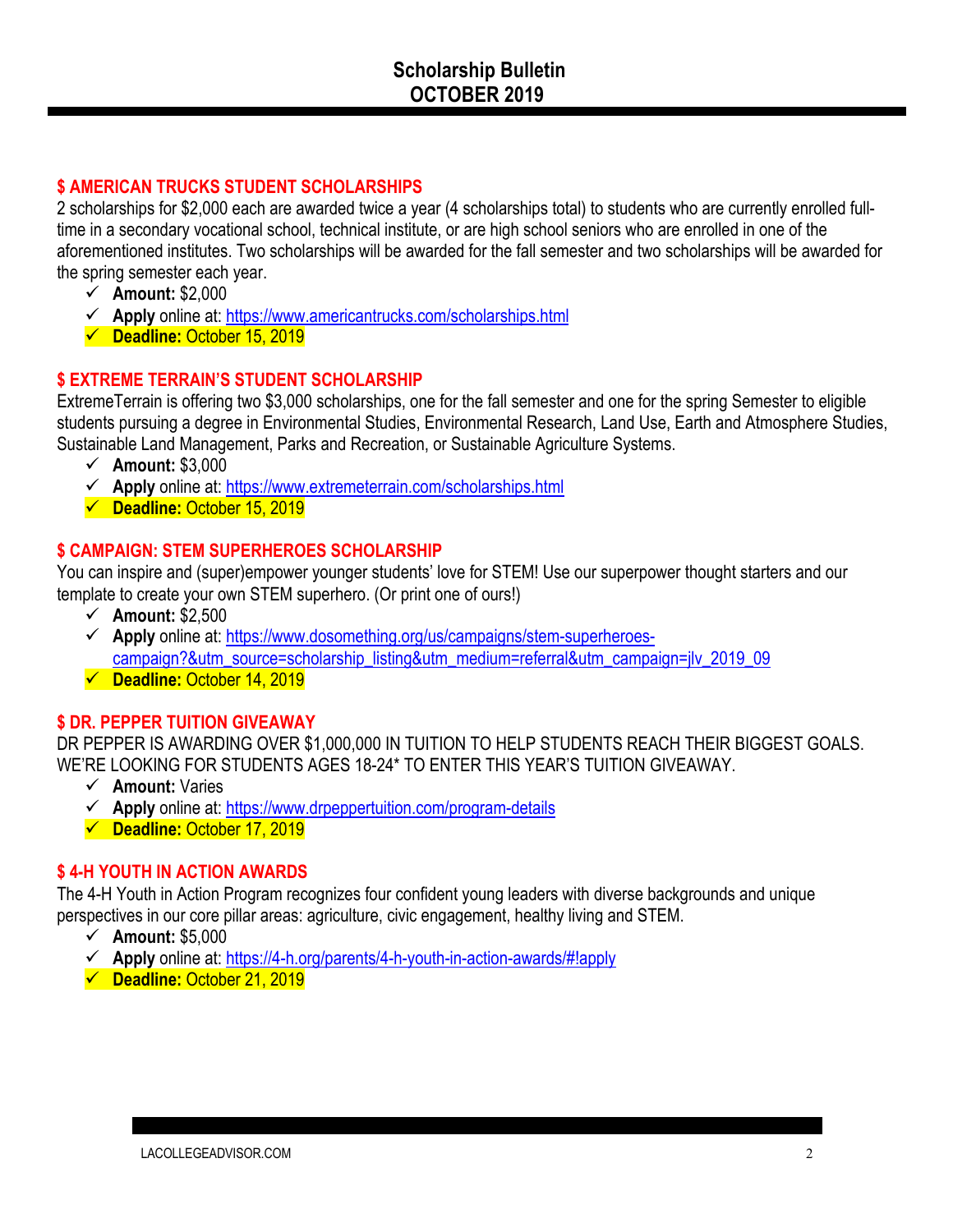#### **\$ HORATIO ALGER NATIONAL SCHOLARSHIP**

**To be eligible to apply for the Horatio Alger National Scholarship, applicants must meet the following criteria:** Be enrolled full time as a high school senior in the United States; be progressing normally toward graduation in spring/summer of 2019 with plans to enter a college in the United States no later than the fall following graduation

- Exhibit a strong commitment to pursue and complete a bachelor's degree at an accredited non-profit public or private institution in the United States (students may start their studies at a two-year institution and then transfer to a four-year institution)
- Demonstrate critical financial need (\$55,000 or lower adjusted gross family income is required)
- Be involved in co-curricular and community service activities
- Display integrity and perseverance in overcoming adversity
- Maintain a minimum grade point average (GPA) of 2.0; and
- Be a United States citizen
	- $\checkmark$  Amount: 106 @ \$5,000
	- ü **Apply** online at: https://scholars.horatioalger.org/scholarships/about-our-scholarship-programs/nationalscholarships/
	- ü **Deadline:** October 25, 2019

#### **\$ COCA COLA SCHOLARS FOUNDATION**

The Coca-Cola Scholars Program scholarship is an achievement-based scholarship awarded to graduating high school seniors. Students are recognized for their capacity to lead and serve, as well as their commitment to making a significant impact on their schools and communities. With the 30th class in 2018, the Foundation has provided over 6,000 Coca-Cola Scholars with more than \$66 million in educational support. 150 Coca-Cola Scholars are selected each year to receive this \$20,000 scholarship. The application is open! Students who will be graduating in the 2018-2019 academic school year may apply here through Wednesday, October 31, 2018, at 5:00 p.m. Eastern. Please click the box below for our eligibility requirements.

- ü **Amount:** Varies
- ü **Apply** online at: https://www.coca-colascholarsfoundation.org/apply/
- ü **Deadline:** October 31, 2019

# **\$ AMERICAN CULINARY FEDERATION EDUCATION FOUNDATION SCHOLARSHIP**

The American Culinary Federation Education Foundation, with the support of the American Academy of Chefs (AAC), is pleased to offer a limited number of scholarships annually to students:

- ü **Amount:** Varies
- **Apply** online at: https://www.acfchefs.org/ACF/Education/Scholarships/ACF/Education/Scholarships/
- ü **Deadline:** October 31, 2019

#### **\$ NATIONAL EAGLE SCOUT ASSOCIATION STEM SCHOLARSHIP**

This scholarship is available for Eagle Scouts are majoring in science, technology, engineering, or mathematics. Applicants must be graduating high school seniors planning to enter college in the year that the scholarship is applied for.

- $\checkmark$  Amount:  $4 \text{ } \textcircled{a}$  \$50,000
- ü **Apply** online at: https://nesa.org/for-eagle-scouts/scholarships/
- ü **Deadline:** October 31, 2019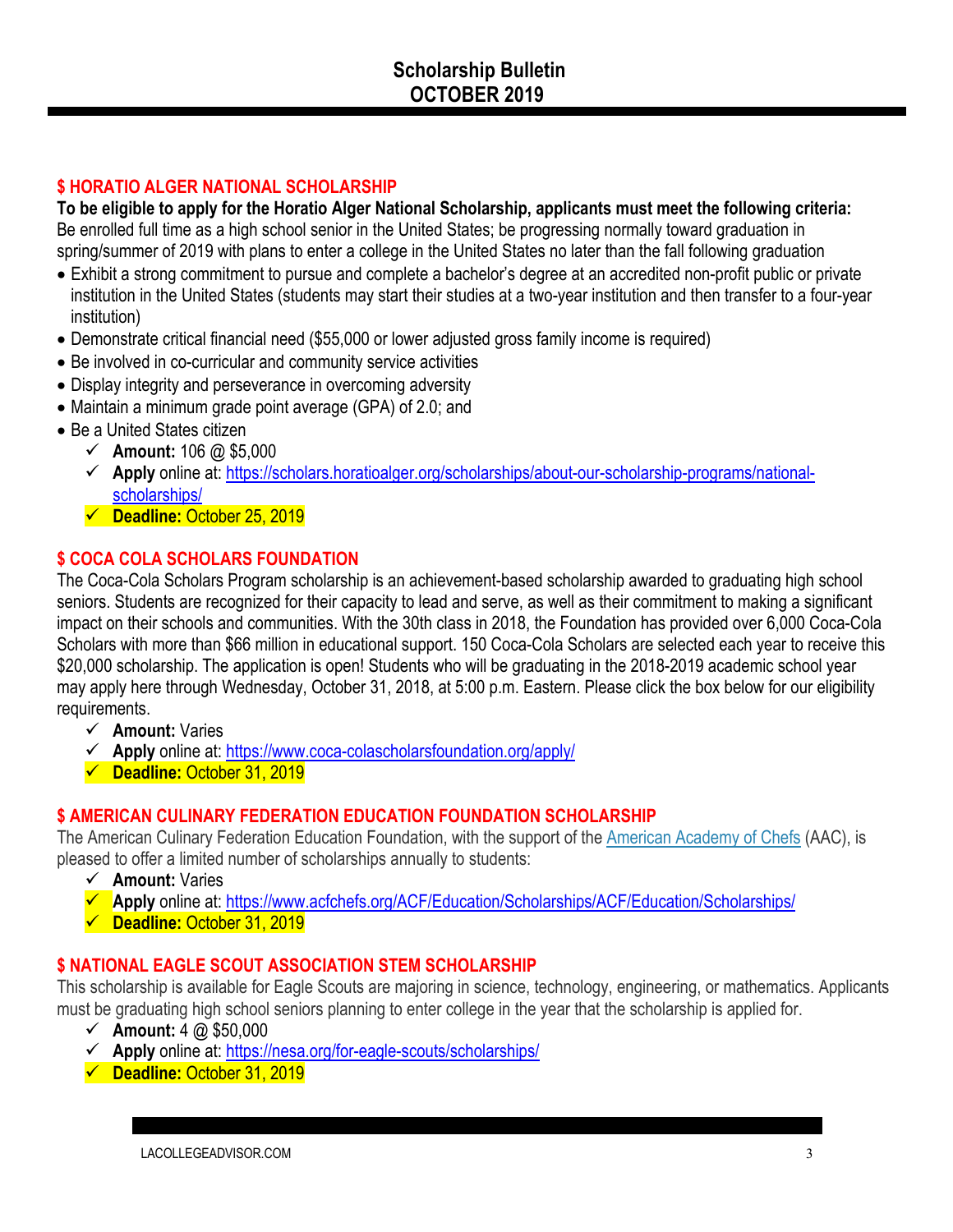#### **\$ VOICE OF DEMOCRACY SCHOLARSHIP PROGRAM**

U.S. high school students in grades nine through twelve who are 19 years of age or younger are eligible for this scholarship. To apply, the applicant must write an essay on the theme listed on the Veterans of Foreign Wars website and record the reading of that essay; submit both essay and CD/flash drive to be considered for this scholarship.

- $\checkmark$  Amount: 500 available
- ü **Apply** online at: https://vfworg-cdn.azureedge.net/-/media/VFWSite/Files/Community/Youth-and-Education/Voiceof-Democracy-Entry-Form-Fillable.pdf?la=en&v=1&d=20190801T193913Z
- ü **Deadline:** October 31, 2019

# **DEADLINES IN NOVEMBER**

#### **\$ P.E.O. STAR SCHOLARSHIP**

This scholarship is available for U.S. and Canadian female high school seniors who have a grade point average of 3.0 or higher. Students must be 20 years or age or under by the application deadline.

- $\checkmark$  Amount: 10 @ \$2,500
- ü **Apply** online at: http://www.peointernational.org/requestinformation?project\_info\_requested=nbougher%40peodsm.org
- ü **Deadline:** November 1, 2019

#### **\$ IVEY ENGINEERING \$1,000 SCHOLARSHIP**

The Ivey Engineering \$1,000 Scholarship is open to high school seniors and college students attending a college or university in the United States or Canada. In order to be considered for this award, you must submit an essay of between 800 and 1,000 words on one of these topics: Ten ways to analyze and test the integrity of a commercial HVAC design; Five tips for designing an energy-efficient building; How to investigate the cause and origin of a building structure fire.

- ü **Amount:** \$1,000
- ü **Apply** online at: https://www.iveyengineering.com/about-us/scholarship/
- ü **Deadline:** November 1, 2019

#### **\$ PRUDENTIAL SPIRIT OF COMMUNITY AWARDS\*\*\*\*\*\***

To be eligible, you must:

- be in grades 5-12 as of November 6
- be a legal resident of any U.S. state or Washington, D.C.
- have engaged in a volunteer activity that occurred during the 12 months prior to the date of the application
- submit a completed application to a school or the head of an official designated local organization by November 6.
- ü **Amount:** Varies
- ü **Apply** online at: https://spirit.prudential.com/awards/how-to-apply
- ü **Deadline:** November 5, 2019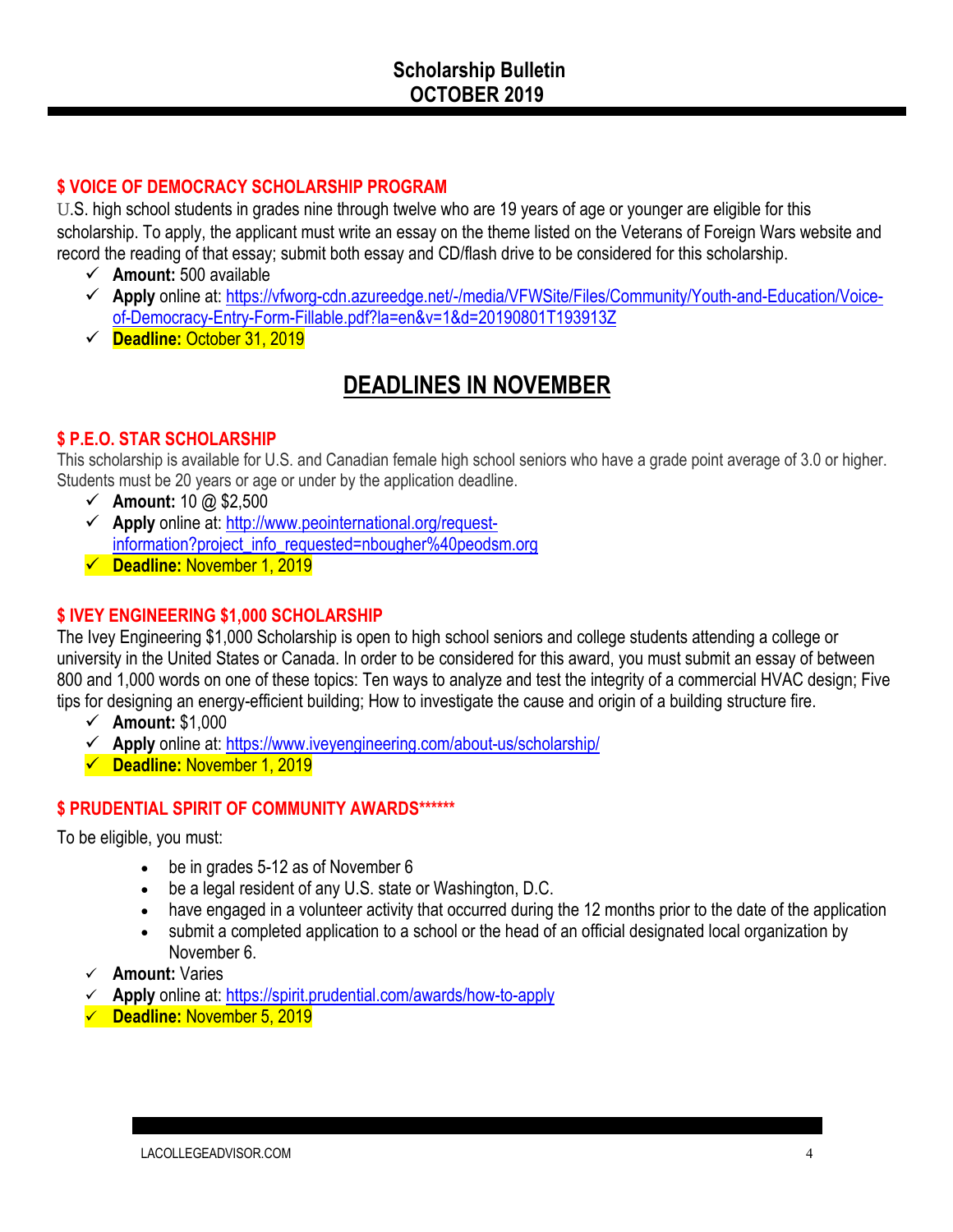### **\$ REGENERON SCIENCE TALENT SEARCH**

The Regeneron Science Talent Search is open to especially talented high school seniors. Students will be given the challenge of conducting independent science, math, or engineering research. To be considered, You must submit a maximum 20 - page research report explaining your experiments and conclusions. Research must be the work of a single individual; group and team projects are not eligible.

- $\checkmark$  **Amount:** Up to \$250,000
- ü **Apply** online at: https://student.societyforscience.org/regeneron-sts
- ü **Deadline:** November 13, 2019

# **UPCOMING SCHOLARSHIPS**

- **\$ BURGER KING SCHOLARS – Due December**
- **\$ Raising Texas Teachers – Due December**
- **\$ Texas Student Housing – Due January**
- **\$ Elks Lodge Scholarship – Due February**